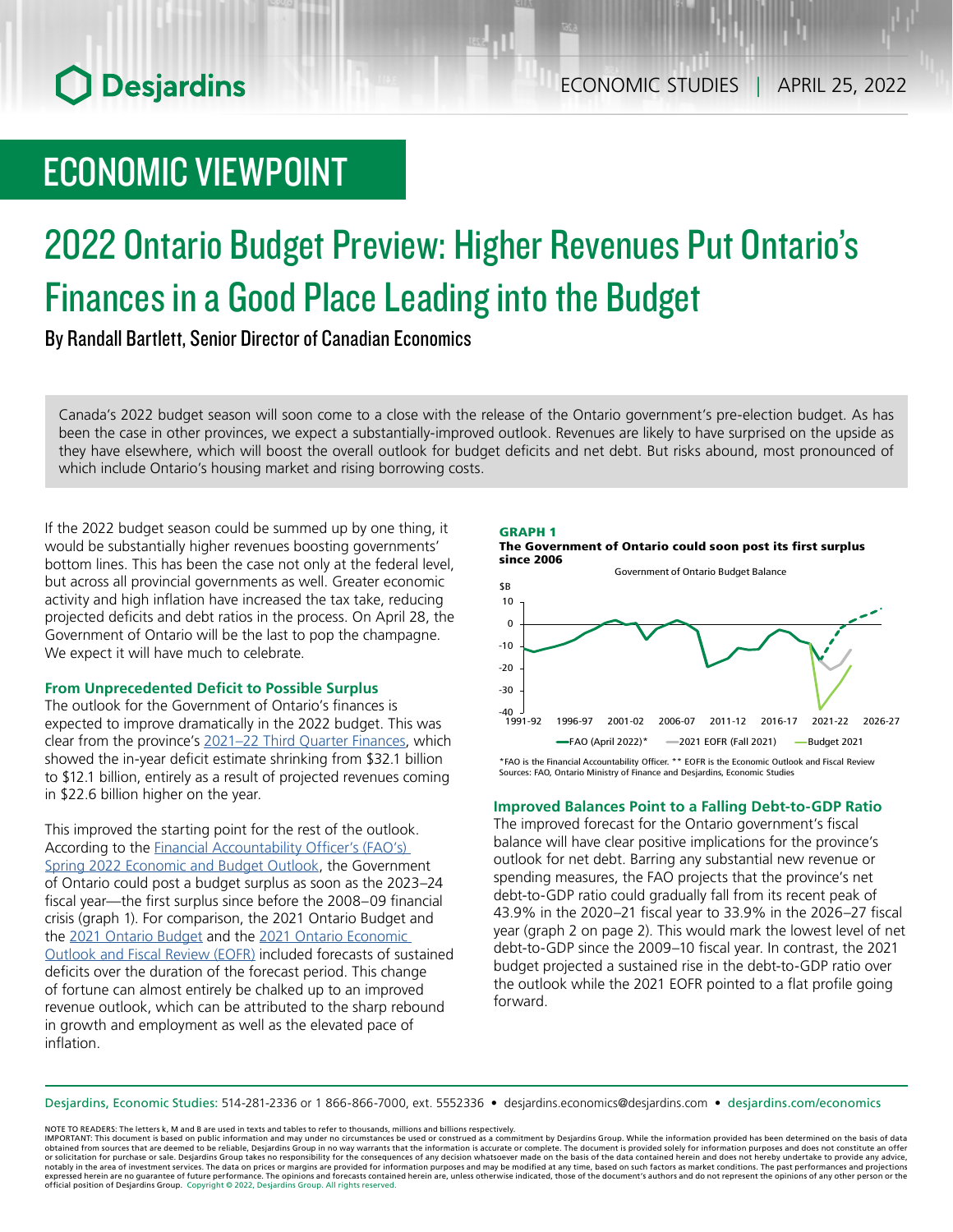# **Desjardins**

#### GRAPH 2



\*FAO is the Financial Accountability Officer. \*\* EOFR is the Economic Outlook and Fiscal Review Sources: FAO, Ontario Ministry of Finance and Desjardins, Economic Studies

With smaller deficits requiring less new issuance, the pace of debt accumulation in Ontario is expected to slow relative to what was previously anticipated. This is in line with what we've seen from other provinces and the federal government during the budget season so far, so it should come as no surprise. It also implies that the total funding requirement for the current and subsequent fiscal years is likely to be predominantly composed of debt maturities and redemptions. As a result, Ontario's borrowing program for 2022–23 may come in leaner, not just compared with the two pandemic fiscal years but also relative to the pre-pandemic average.

In its Debt Management Strategy in [Budget 2022,](https://budget.gc.ca/2022/pdf/budget-2022-en.pdf) the federal government reduced its planned issuance of longer-term bonds from 45% in the 2021–22 fiscal year to a proposed 35% in the 2022–23 fiscal year. This pattern may be repeated in Ontario. If it is, it will likely reflect rising long-term interest rates and uncertainty around the interest rate outlook going forward. That said, even in the face of this uncertain outlook for rates, the FAO projects that the Government of Ontario's debt service costs will fall on the improved deficit and debt outlook (graph 3).

# GRAPH 3 The FAO expects debt service costs to fall on an improved



\*FAO is the Financial Accountability Officer. \*\* EOFR is the Economic Outlook and Fiscal Review Sources: FAO, Ontario Ministry of Finance and Desjardins, Economic Studies

#### **Fiscal Forecasting Can Be a Risky Business**

But no fiscal forecast is without uncertainty, particularly today. The war in Ukraine continues to keep commodity prices elevated while global supply chain snarls have left goods prices rising persistently for the past year. Add to this another wave of COVID‑19 sweeping the province, and there's a possibility of further growth headwinds.

#### Building Concerns about the Housing Market

Concerns about the current state of the housing market abound as affordability continues to erode, leaving home ownership well out of reach for many Canadians.

But as prices and sales have skyrocketed throughout the pandemic, provincial and municipal government coffers have swelled. The Government of Ontario is no exception. Revenue from the Land Transfer Tax, which can be up to 2.5% of the value of a transaction over \$2 million, is expected to have nearly doubled from \$2.8 billion in the 2018–19 fiscal year to an estimated \$5.5 billion in the 2021–22 fiscal year. Add to this nearly \$5.7 billion in additional Education Property Tax revenues, and just shy of 10% of the Government of Ontario's estimated tax revenue last year was tied directly to housing market activity. But those are only the direct provincial revenue impacts of the surging housing market activity in recent years.

Substantial upward revisions to personal and corporate income tax revenues explain much of the improving revenue outlook, and some of this is undoubtedly linked to the housing market as well. Looking at the recently released Ontario [Economic](https://www.ontario.ca/page/ontario-economic-accounts) Accounts, almost 11.5% of Ontario's economic activity in 2021 can be attributed to investment in residential real estate, well above the 8.2% of GDP at the peak of the previous real estate boom in 1989 (graph 4). This is also in contrast to 8.8% in the rest of Canada and 4.7% in the US last year. And while activity has gone up in major urban centres, it has been most concentrated in communities outside of the Greater Toronto Area that aren't accustomed to the price gains they've experienced during the pandemic. As such, the likelihood of a



Residential Real Estate Investment



Sources: Ontario Ministry of Finance, Statistics Canada, Bureau of Economic Analysis and Desjardins, Economic Studies